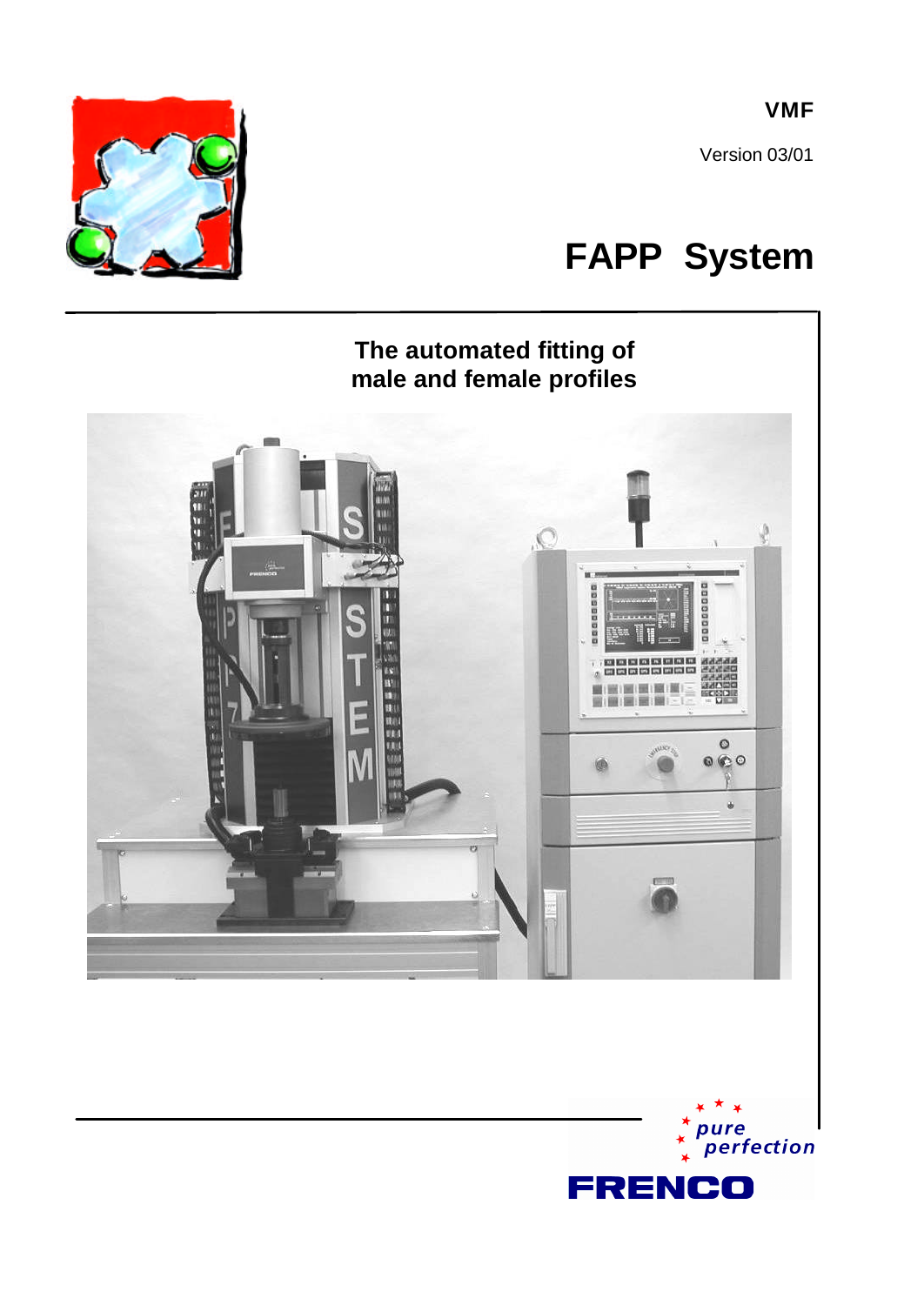#### **The system**

The science of automatic internal and external profile assembly or inspection creates a very high technical demand on the machine performing this operation. There is a great amount of motion and flexibility required to carry out such an engagement. In addition the control of several conditions must be constantly monitored.

The answer to such a complex task is the FAPP 5 System. It possesses all the necessary characteristics to manage the complicated location rotation and insertion movements required to perform profile (spline etc.) assembly or inspection. Ail mechanical engagements are performed by the specially designed input holder with an integrated quick control system.

As a working example, one of the parts to be fitted is connected to the input holder through a quick action clutch and standard adapters. This can also be a measuring device or a gage for inspection purposes. During assembly, the part to be fitted is held by a chuck. For inspection, the mating part or component is clamped below or in front of the input holder depending on size considerations. A special concentric chuck is available as an accessory. The input holder then mates the two components through a series of motions much like a human hand would assemble an external and internal profile. Many variables such as engaging depth, force, non-connection, profile damages and measuring planes are supervised and control led beyond compare.

The end result is a fully inspected or assembled profile (spline) system with a very short cycle time.

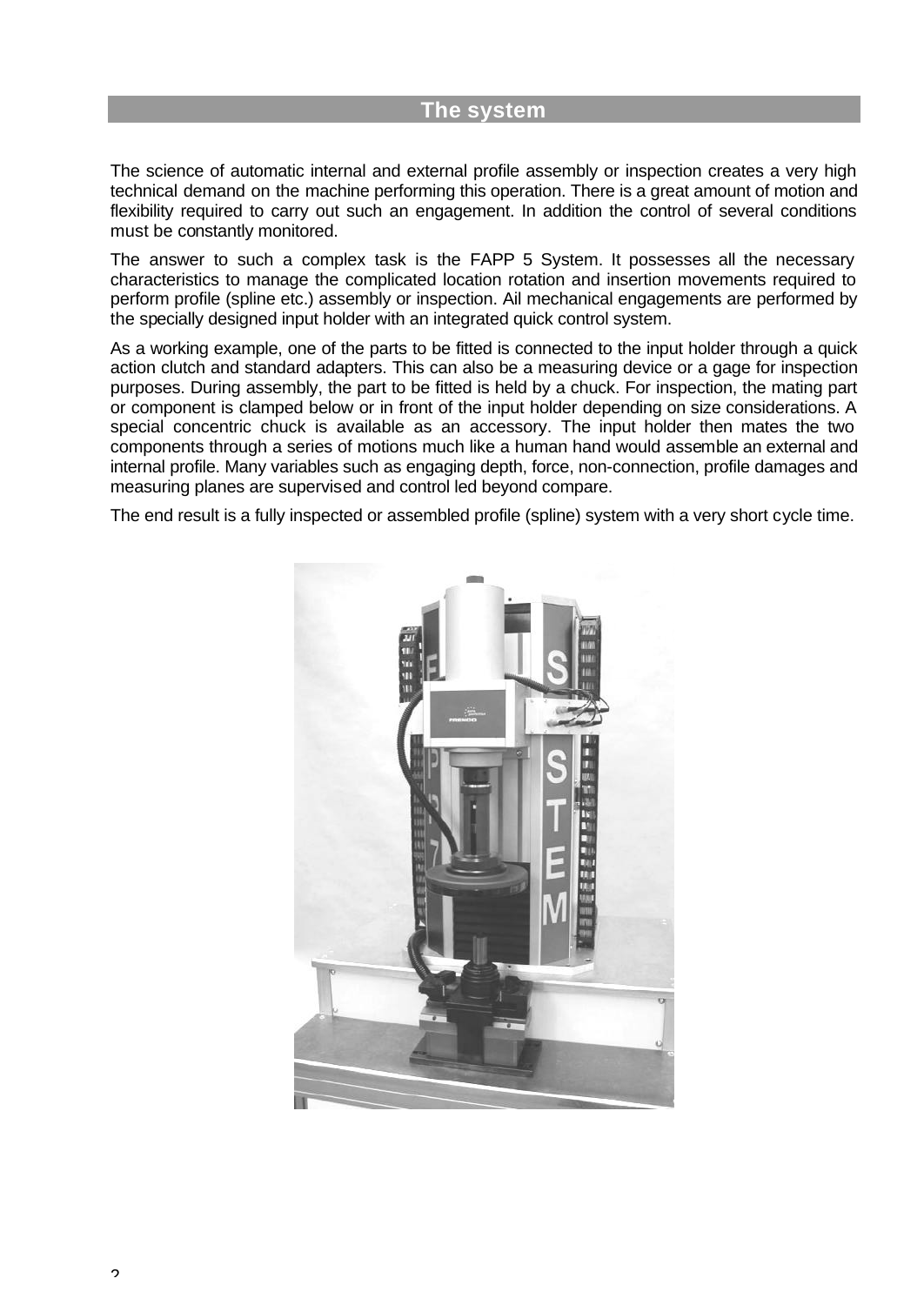## **Operation**

The fitting of an internal and external profile is a complex task only possible by observance of a definite sequence of movements and their control:

- 1. Assuming that both profiles will never be clamped concentric to each other, the first operations to align both profile centers. This is made possible by a free floating movement of the input holder over a leading chamfer during the linear engaging feed.
- 2. Once aligning the centerline of the mating profiles, the second step is a rotational movement to create a tooth to space arrangement for both components. This is carried out in the following manner:
	- − The down stroke feed movement is halted when the mating pieces (part to part or gage to part) are in contact and aligned according to step I above.
	- − The input holder (holding the part or the gage) rotates with a clockwise motion while remaining slightly preloaded.
	- − Once a tooth-to-space condition exists, the preloading and rotation ceases and the feed unit continues its stroke to complete successful part-to-part mating.

In the event that profile mating is not possible (different profiles, damage, part exceeding tolerance etc.), the feed unit retracts and resets, and a corresponding report is issued.

- 3. With centerline orientation and tooth-to-space positioning accomplished, the feed movement is resumed. At this point, engaging force is closely monitored. If the engaging force exceeds a predetermined threshold, the infeed unit instantly reverses and returns to its initial position while simultaneously issuing a report.
- 4. When the programmed engagement depth is reached without incident, the system will alert peripheral devices. If the operation is part assembly, the assembled components will be transported to the next workstation. If the operation is inspection, the system will perform operations 5 - 7 below.
- 5. With the gage inserted full depth into the part, the SPC computer or intelligent amplifier is notified to accept a data stream. The FAPP 5 System can supply continuous data upon gage extraction or send data at various programmed points of location. The data will be supplied by standard LVDT Gage heads and may be messaged to give readings and SPC charts on characteristics such as true size at pitch diameter, taper and out of round conditions.
- 6. Once full gage extraction is accomplished, the input holder automatically resets and returns to its initial position.
- 7. If indicating gages with integrated setting master are used, an available calibration module may be desired. This allows a total recalibration of the gaging component after inspecting a pre selected number of parts with no increase in cycle time.

The complete fitting operation including communication with part handling devices and SPC calculators is accomplished within 6 seconds. Only the time of part change must be added for calculation of total cycle time. This allows the FAPP 5 System to be integrated into any manufacturing automation system.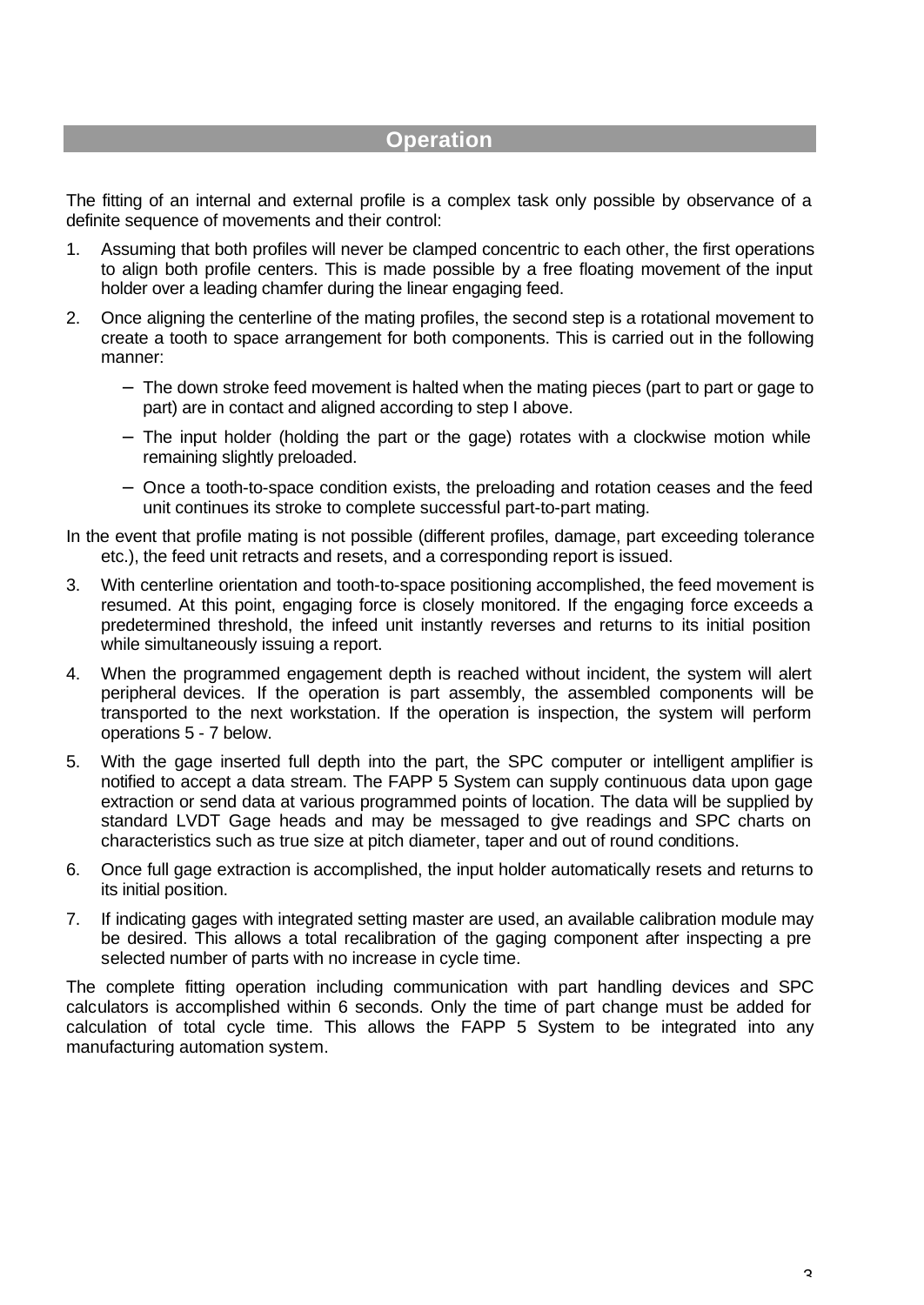## **Design**

The FAPP System works as a self supporting unit. It possesses a pneumatic as well as an electronic control system for the movements of the input holder and the linear feed. Interfaces for communication with handling devices and SPC Processors are standard components. Further interfaces are available upon request.



- 1. Housing of welded construction, basic assembly plate, separate pneumatic and electronic control unit, linear feed, fastening elements for input holder, control panel, cam gib, numeric travel control and female plugs for communication.
- 2. Calibration module with pneumatic feed of the setting master.
- 3. Input holder inserted in two guiding gibs. All control cables are provided with plug connection.
- 4. Quick change chuck for holding adapters. The clamping is done by one screw only, designed to prevent self loosening.
- 5. Cam gib for final stroke limitation and adjustment of measuring levels if a numeric travel control is not purchased.
- 6. Control panel for the manual operation of all functions, change over switch for manual or automatic operation and alphanumerical display of reports.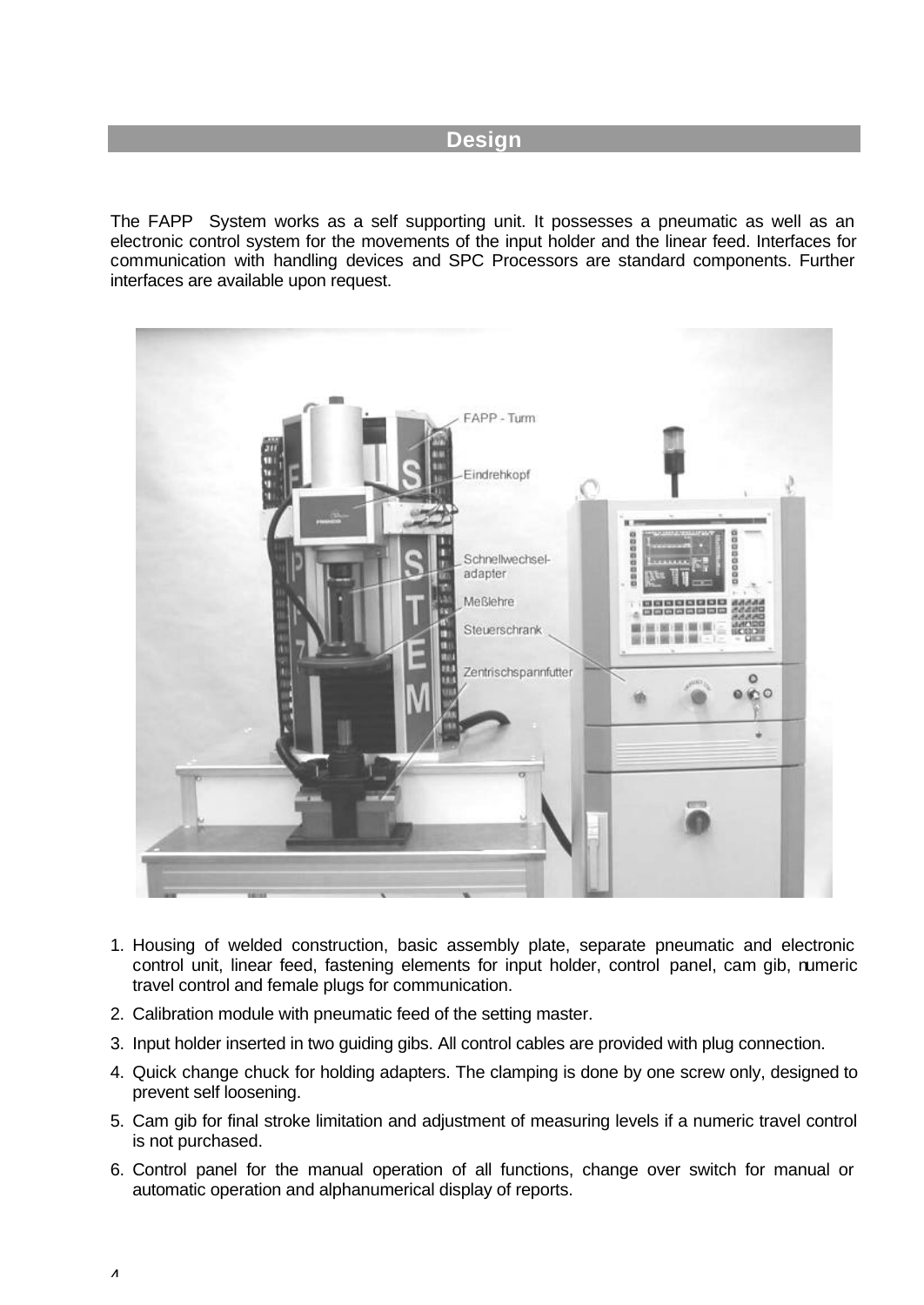# **Technical data**

The FAPP System can be integrated in any automation system for inspection or assembling. It works free of all other control units like handlicg or pick ups and their electronic control. A simple and easy interfacing is necessary between them.



| Weight:                                | FAPP: about 150 Kg                     |
|----------------------------------------|----------------------------------------|
|                                        | Control unit: ca.: 150 Kg              |
| Electric power supply:                 | FAPP: 24V D/C coming from control unit |
|                                        | Control unit: 105 - 130 Volt A/C or    |
|                                        | 180 - 250 Volt A/C by IEC-             |
|                                        | plug                                   |
| Pressure air:                          | filtered pressure air of 5-7 bar       |
| Pressure air consumption :             | max. 30 l/min                          |
| Cycle time :                           | min. 6 sec. Without part interchange   |
| Assembling force:                      | 40 to 400 $N +$ adapted instrument     |
| Travel of vertical axis:               | $0-200$ mm                             |
| Accuracy of vertical travel:           | $\pm$ 0.2 mm                           |
| Max. assembling travel:                | 200 mm - adapted instruments           |
| Possible numbers of teeth :            | $6 - 60$                               |
| Min. torque of clamping:               | <b>10 Nm</b>                           |
| Electronic control of vertical travel: | done by Frenco control unit            |
|                                        |                                        |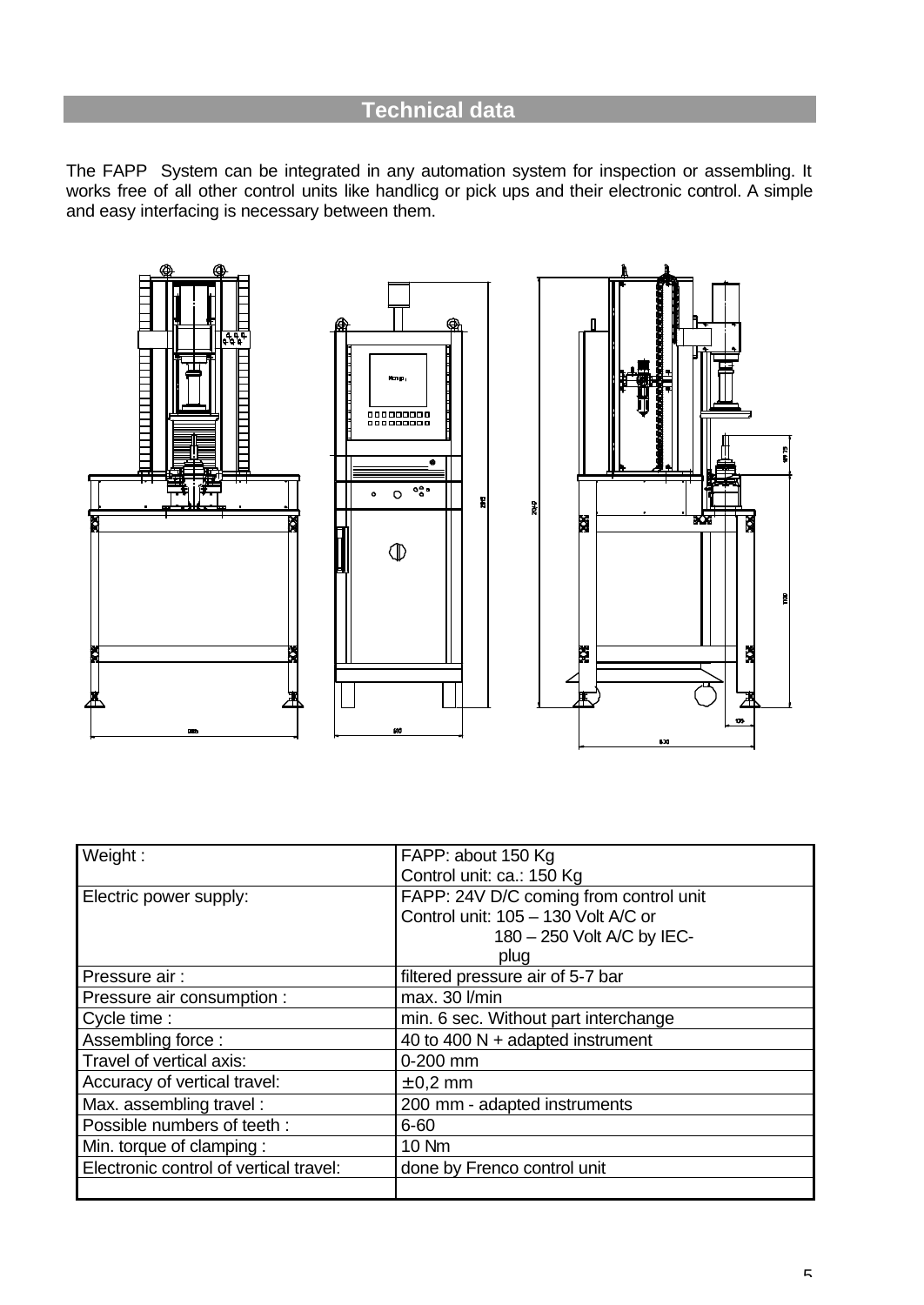# **Examples**



Manual loaded machine for inspection of 2 involute splines at both ends of shaft at one time



Fully automated inspection machine for the inspection of splined shafts with sort out of parts out of tolerance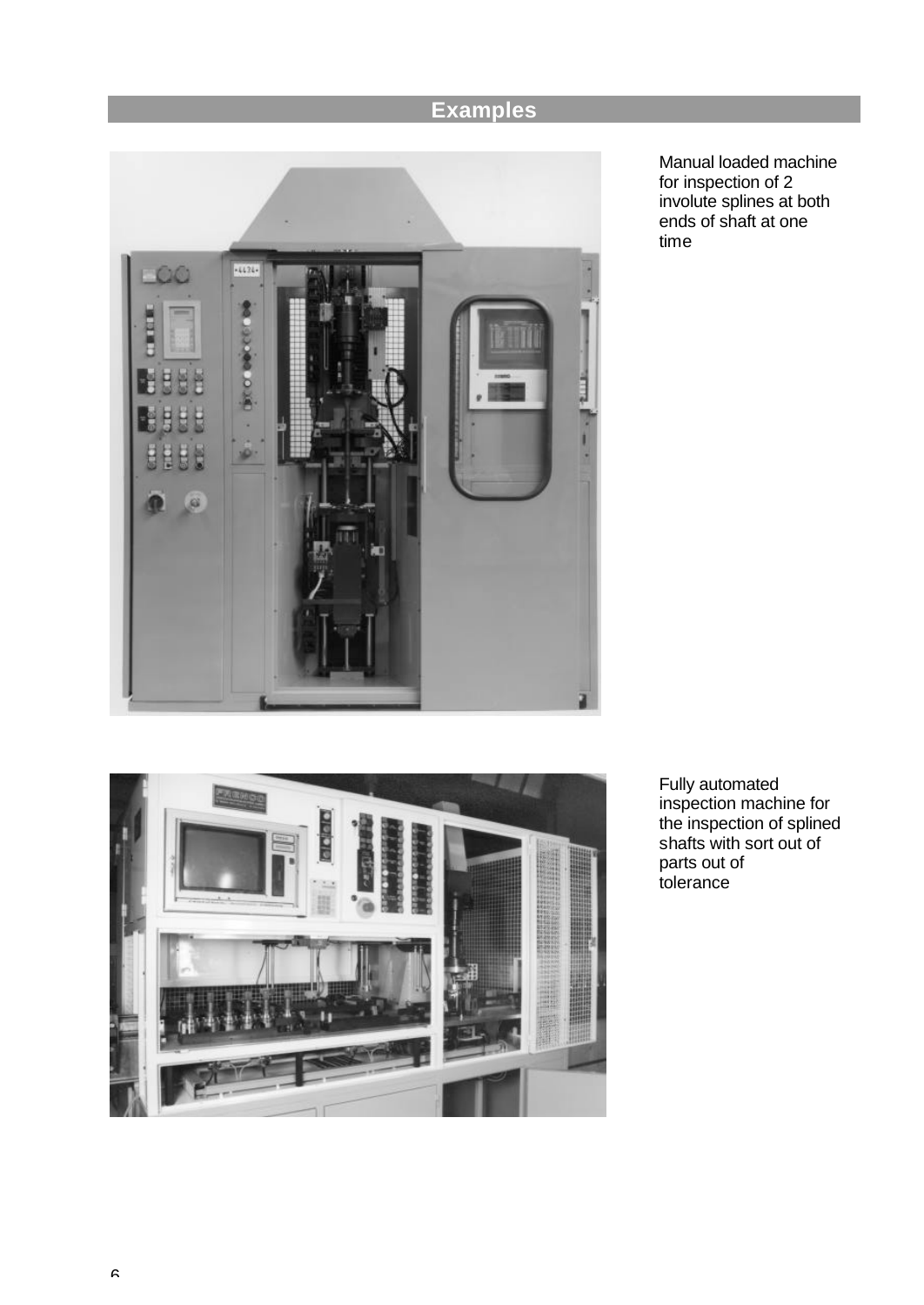# **Examples**

#### Fully automatic system connected to a conveyor part transport

- 1. Parts coming from machine tool
- 2. Transport into inspection system
- 3. Transport to inspection
- 4. station
- 5. Concentric clamping unit
- 6. Indicating spline gauge
- 7. Assembling head FAPP
- 8. Vertical travel unit
- 9. Measuring PC
- 10. Sorting out of parts out of tolerance
- 11. Parts are lifted back to conveyor system



#### Fully automatic system